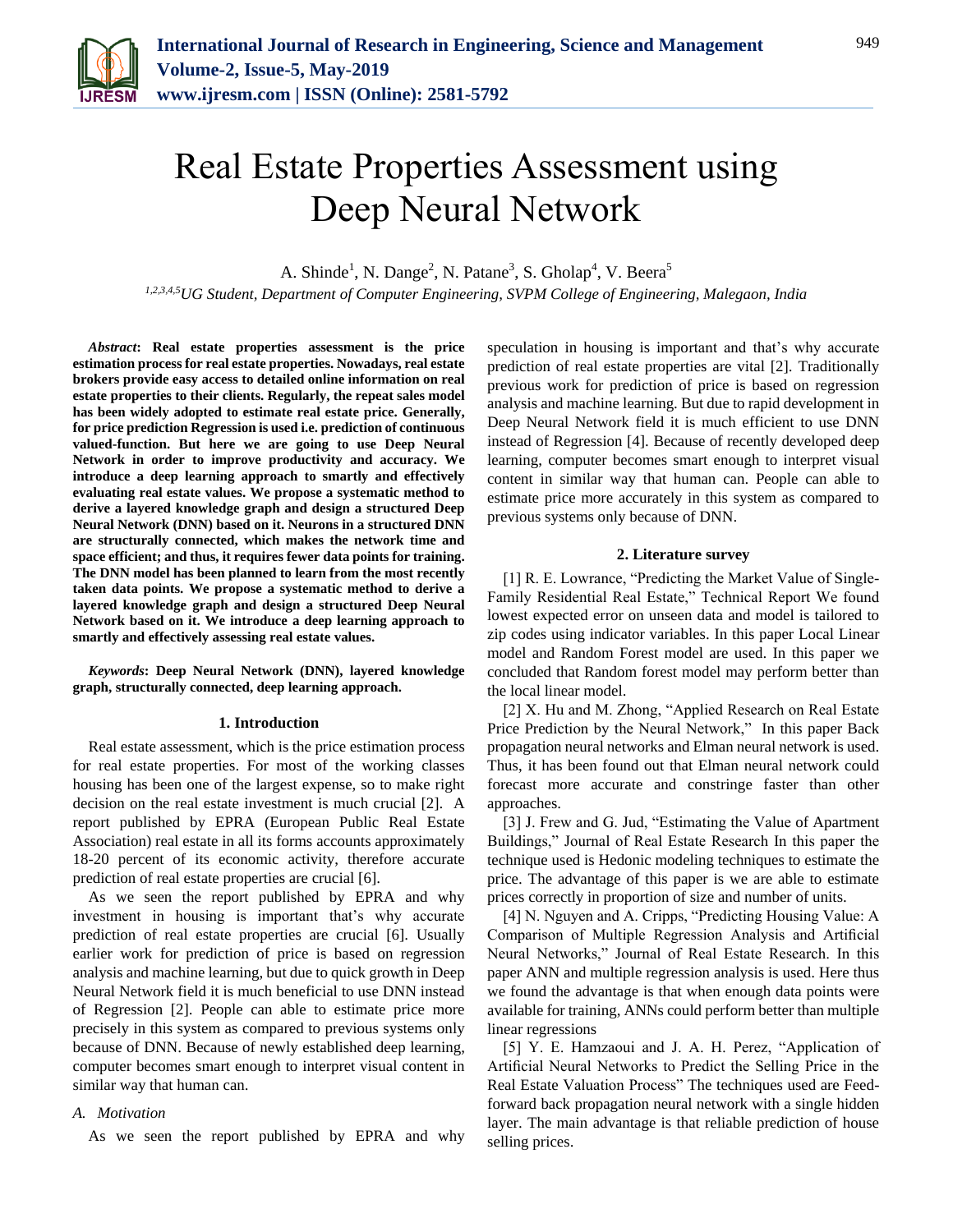

- *A. Goals and objectives*
	- Goal is to estimate prices of real estate property more accurately using DNN.
	- The Goal of this System is to predict the price of the real estate property more precisely.
	- There is no need of Middle Agent.
	- Valuations are not only for urban areas but also for rural areas. This system is user friendly and precise.

# **3. Proposed system**

In this system we have gathered all real estate data from website. The website keeps all recent and past house entries data with house features, market features, public records of houses, neighborhood features, etc. An entire number of 15 features are predefined and their associated values are collected [2]. The predefined features include number of beds, number of baths, square footage, lot size, built year, yearly tax, similar houses average sold price, adjacent schools average ratings, fireplace, waterfront, the number of stories, heating, cooling, patio, and park. A deep neural network is a type of neural network in which there exist a certain level of complexity. It is a neural network with more than two layers. The structured DNN is considered to match with the knowledge graph.



We made experiments on fully-connected DNNs with different numbers of hidden layers and different numbers of neurons in each hidden layer. The structured Deep Neural Network has four layers such as an input layer, two hidden layers, and an output layer. We set up suitable hyper-parameters for the structured DNN, and it using algorithm such as standard feed forward and back propagation algorithm with problemspecific real-time training and fitting techniques [3]. Remind that the first layer of the network contains 15 input neurons, which always produce outputs, as there are no biases are connected to the input layer neurons [2]. Even though minor initialized weights create a neural network learn slowly, with sufficient offered data points, adjust a deep neural network with lesser weights which will help to get improved simplification.

## **4. Result**

We compare the proposed framework with the following algorithm:

Regression Model: The Regression model has been working to examine real estate price value as shown in figure 2 [4]. We compare the Prediction Vs Reality graph using regression model with the graph using DNN. We found that using DNN it gives more accurate results.

We calculate mean % error of both models. As we compare mean % error of both models, we found that model with DNN gives minimum error as compared with regression model [2]. To further verify the effectiveness of our approach, we gathered additional real estate properties data within earlier 5 years (2014-2019) with different zip codes [2]. We compare our earlier results with new results using the new data.



Fig. 2. Prediction vs. reality graph with regression



Fig. 3. Prediction vs. reality graph with DNN

The graph shown in figure 3, this graph using DNN gives more precise value of estate price. As we calculate error, it gives less error and more accurate results compared with regression model. Also as compared with Zillow and Redfin websites results, our DNN model is giving more precise price value of real estate [2].

Based on our research, we observed that the most recent 6 month data will well symbolize the real estate market. Thus we selected real estate property data of a small town in the previous two years (2017-2019) for training and testing [2]. The same training dataset and testing datasets are used for all our experimentations [2]. Thus we found our system using DNN gives more precise price value of real estate.

## **5. Conclusion and future scope**

We have successfully implemented price appraisal system using Deep Neural network instead of Regression analysis. Due to the large size of a deep learning architecture, deep learning typically requires a large amount of data to train the model, which makes the training process very time and space inefficient. In addition, a large deep architecture may also prone to have the over-fitting issue. Our investigational results given in research paper show that the proposed approach outperforms